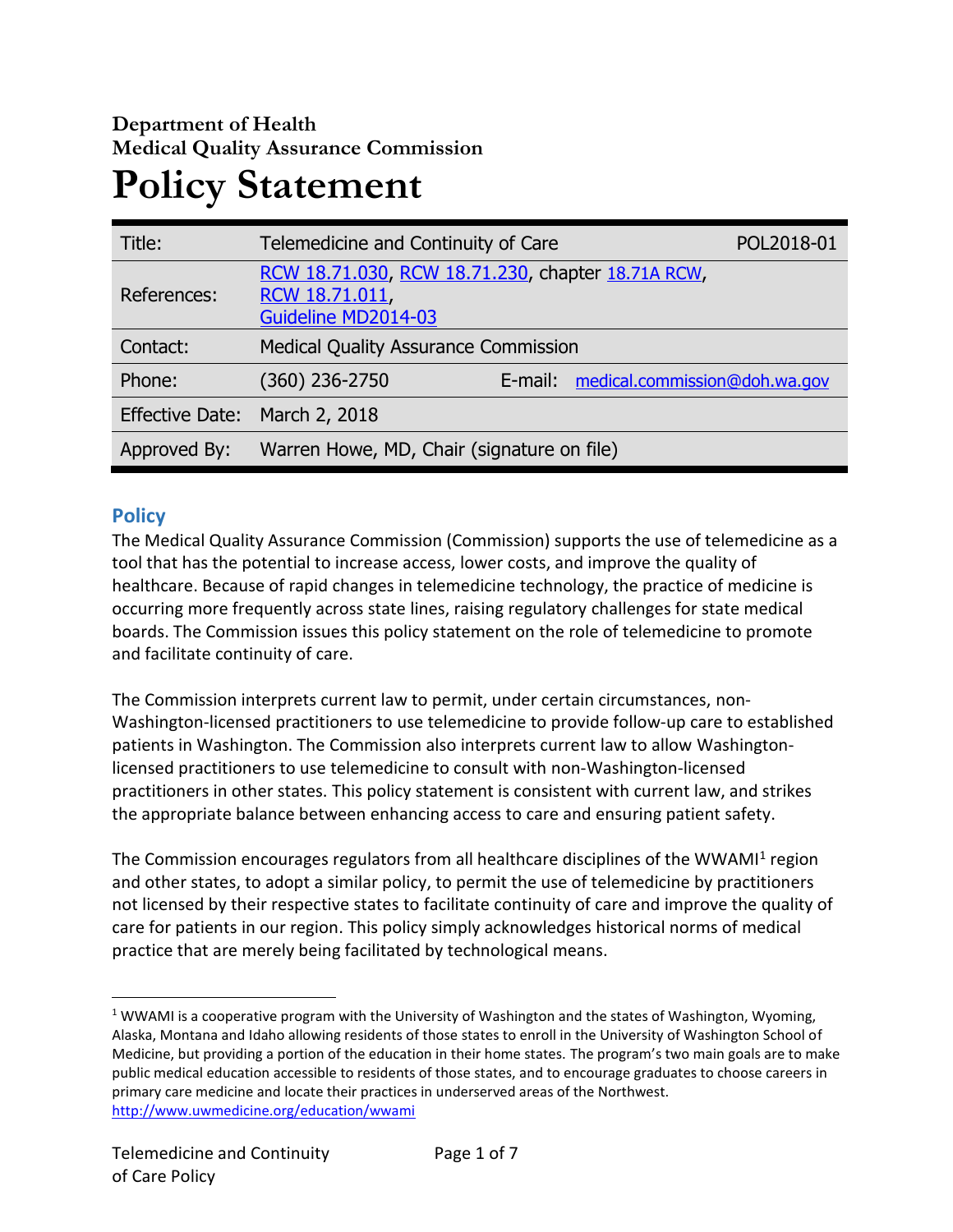To the extent that this policy statement could be interpreted to conflict with the Commission's Guidelines for the Appropriate Use of Telemedicine [\(MD2014-03\)](https://www.doh.wa.gov/Portals/1/Documents/3000/MD2014-03TelemedicineGuideline_approved10-3-14.pdf), this policy statement takes precedence.

# **Definitions**

The term "established patients" as used in this policy refers exclusively to patients with existing and ongoing treatment relationships with practitioners licensed by the Commission. The use of the term "established patients" assumes the history and documentation necessary for informed health management. In general, this policy addresses scenarios not considered newly established or which may be newly established through telemedicine modalities. Practitioners should refer to the Commission Guidelines on Telemedicine for best practices in establishing new treatment relationships through telemedicine.

The term "patient-practitioner relationship" in this policy means the relationship between a provider of medical services (practitioner) and a receiver of medical services (patient) based on mutual understanding of their shared responsibility for the patient's health care. The relationship is clearly established when the practitioner agrees to undertake diagnosis and/or treatment of the patient and the patient agrees that the practitioner will diagnose and/or treat, whether or not there was an in-person encounter between the parties. The parameters of the patient-practitioner relationship for telemedicine should mirror those that would be expected for similar in-person medical encounters.

In 2015, the legislature enacted legislation requiring health care plans to cover medical services delivered through telemedicine or store and forward technology under certain conditions. The legislation defined telemedicine and store and forward technology as follows:

"Telemedicine" means the delivery of health care services through the use of interactive audio and video technology, permitting real-time communication between the patient at the originating site and the provider, for the purpose of diagnosis, consultation, or treatment. For purposes of this section only, "telemedicine" does not include the use of audio-only telephone, facsimile, or email.<sup>2</sup>

"Store and forward technology" means use of an asynchronous transmission of a covered person's medical information from an originating site to the health care provider at a distant site which results in medical diagnosis and management of the covered person, and does not include the use of audio-only telephone, facsimile, or email. $3$ 

For the purposes of this Policy Statement, the term "telemedicine" includes both "telemedicine" and "store and forward technology."

 $\overline{a}$ 

 $^{2}$  [RCW 48.43.735\(8\)\(g\).](http://app.leg.wa.gov/RCW/default.aspx?cite=48.43.735)

<sup>3</sup> [RCW 48.43.735\(8\)\(f\).](http://app.leg.wa.gov/RCW/default.aspx?cite=48.43.735)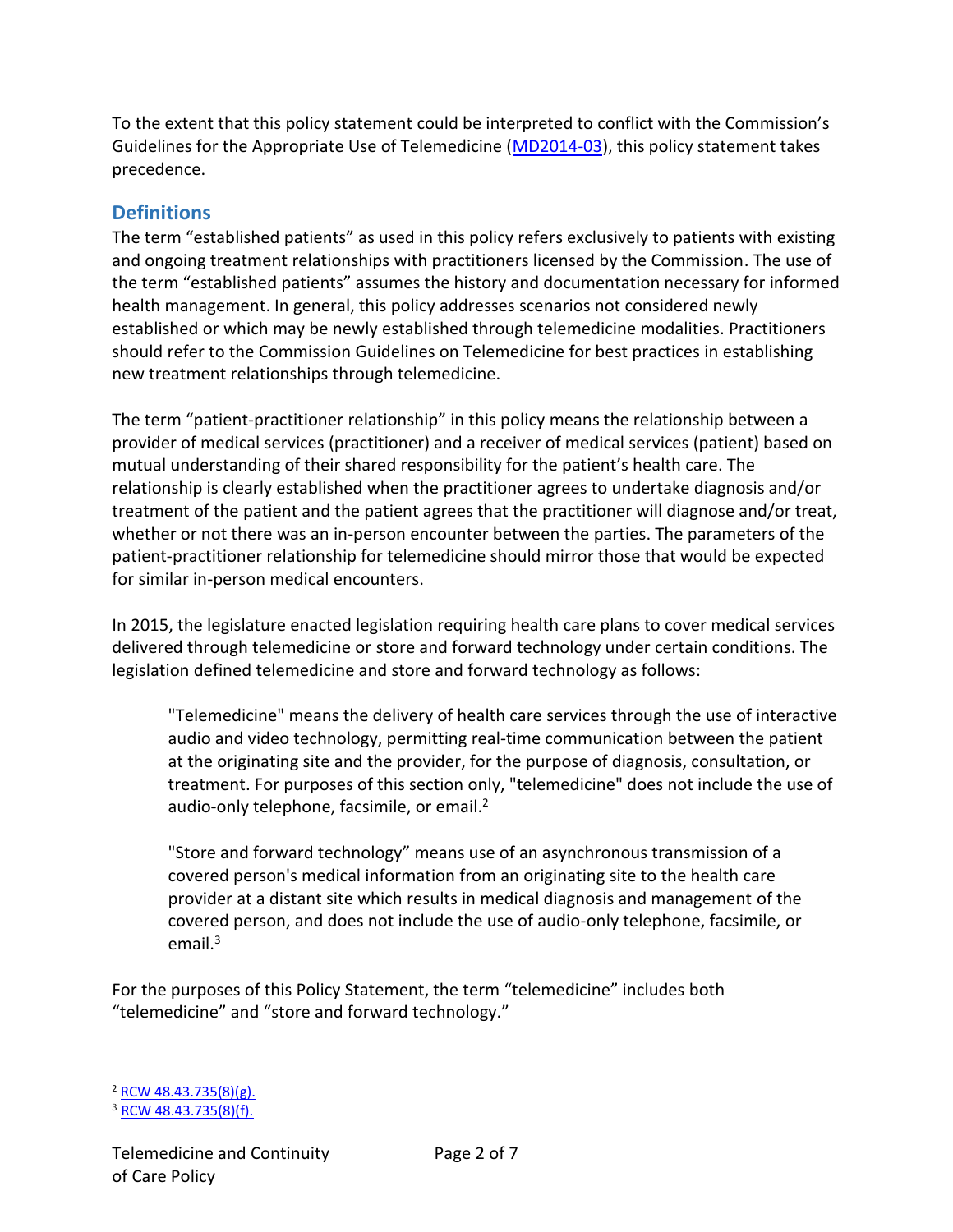The term "Washington-licensed practitioner" in this policy includes allopathic physicians licensed under [chapter](http://app.leg.wa.gov/rcw/default.aspx?cite=18.71) 18.71 RCW and allopathic physician assistants licensed under [chapter](http://app.leg.wa.gov/rcw/default.aspx?cite=18.71a) [18.71A](http://app.leg.wa.gov/rcw/default.aspx?cite=18.71a) RCW.

#### **Background**

In 2014, the Commission issued Guidelines for the Appropriate Use of Telemedicine [\(MD2014-](https://www.doh.wa.gov/Portals/1/Documents/3000/MD2014-03TelemedicineGuideline_approved10-3-14.pdf) [03\)](https://www.doh.wa.gov/Portals/1/Documents/3000/MD2014-03TelemedicineGuideline_approved10-3-14.pdf), establishing general practice standards for practitioners and initiating a patient-practitioner relationship using telemedicine.

In 2017, at the Commission's request, the Washington legislature adopted the Interstate Medical Licensure Compact (compact), joining 22 other states to facilitate licensure for physicians who practice in multiple states. The compact will increase access to care for patients in underserved areas and allow them to more easily connect with medical experts through telemedicine technologies.<sup>4</sup>

Since the issuance of the guidelines and joining the compact, the Commission has received an increasing number of inquiries requesting clarification on when a license is needed to treat Washington-based patients using telemedicine. This policy provides clarity in this area.

Under Washington law, a practitioner who undertakes to diagnose, cure, advise, or prescribe for a person located in Washington must be licensed to practice medicine in Washington, unless the practitioner falls within one of the statutory exemptions.<sup>5</sup> [RCW 18.71.030\(6\)](http://app.leg.wa.gov/rcw/default.aspx?cite=18.71.030) exempts from the licensing requirement:

The practice of medicine by any practitioner licensed by another state or territory in which he or she resides, provided that such practitioner shall not open an office or appoint a place of meeting patients or receiving calls within this state.

This exemption has created some confusion regarding its application to telemedicine.<sup>6</sup> In the interest of making telemedicine accessible, accountable and safe, the Commission interprets this exemption as allowing the use of telemedicine technology to facilitate continuity of care to established patients who cross state borders and to permit peer-to-peer consultations. The conditions under which each can occur are described below.

# **Continuity of Care for Established Patients**

The practitioner with whom the patient has an established treatment relationship is in the best position to provide care, particularly if enabling technology is available. The Commission views

 $\overline{a}$ 

<sup>&</sup>lt;sup>4</sup> [Chapter 195, Laws of 2017.](http://lawfilesext.leg.wa.gov/biennium/2017-18/Pdf/Bills/Session%20Laws/House/1337.SL.pdf) For information on the compact, see<http://www.imlcc.org/>

<sup>5</sup> [RCW 18.71.011,](http://app.leg.wa.gov/rcw/default.aspx?cite=18.71.011) [RCW 18.71.021.](http://app.leg.wa.gov/rcw/default.aspx?cite=18.71.021)

<sup>&</sup>lt;sup>6</sup> Some groups have asserted that this exempts practitioners using telemedicine. Since the legislature created this exemption in 1906, the legislature did not create the exemption with telemedicine in mind. Reading the language to permit non-Washington-licensed practitioners to treat Washington patients via telemedicine is far too broad an interpretation.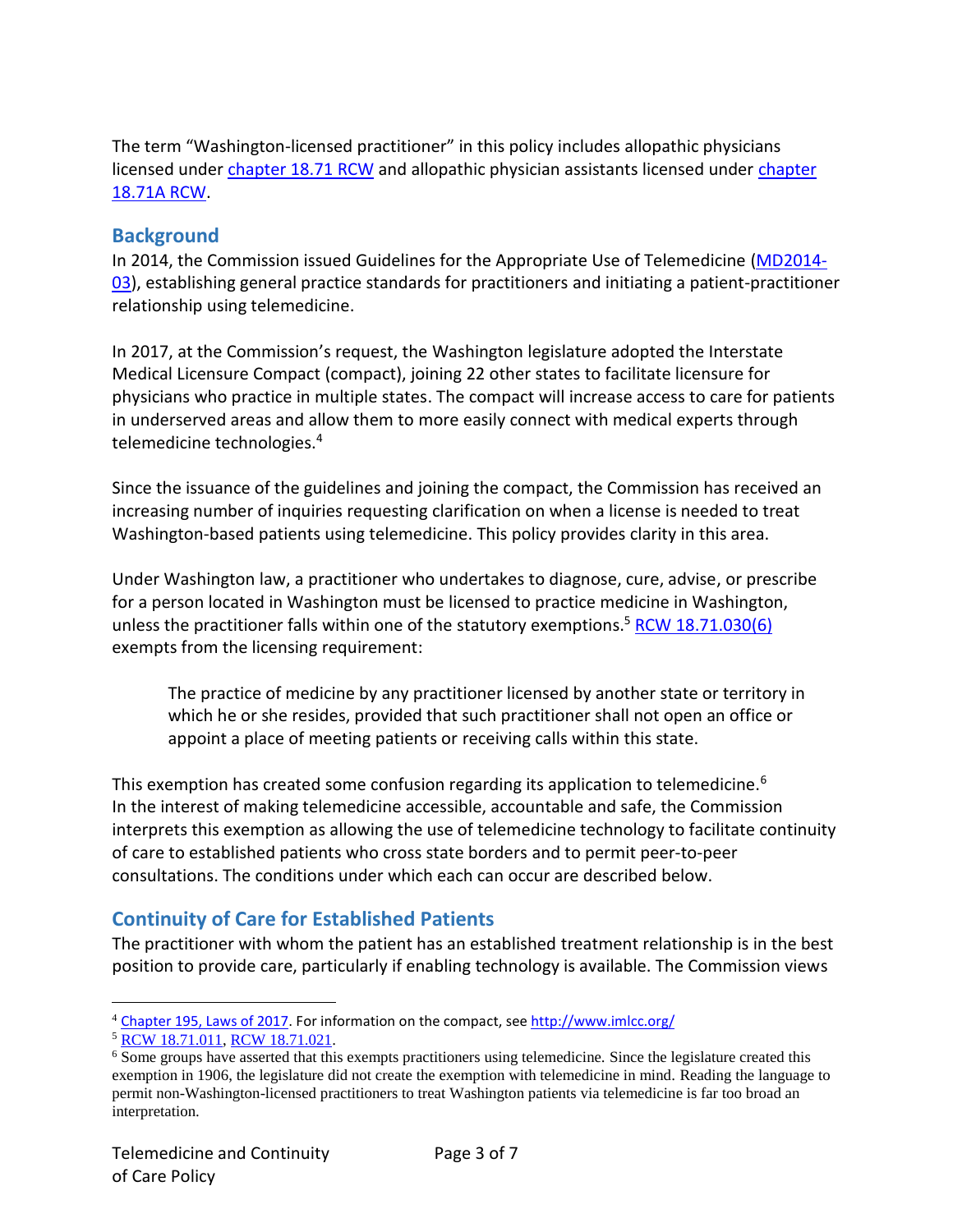practitioners maintaining continuity of care with established patients in Washington as a standard medical practice, whether licensed in Washington or in another jurisdiction, in consideration of the specified conditions and scenarios.

Patients often have health care needs when traveling outside their home state, or when traveling back to their home state after receiving care outside of Washington. This is particularly important for patients who travel to see a specialist at a major medical center and then return to Washington. If the follow-up can occur via telemedicine, the patient will save time, effort, and expense of traveling back to the out-of-state practitioner's practice.

To promote continuity of care while ensuring patient safety, the Commission interprets [RCW](http://app.leg.wa.gov/rcw/default.aspx?cite=18.71.030)  [18.71.030\(6\)](http://app.leg.wa.gov/rcw/default.aspx?cite=18.71.030) as permitting a practitioner not licensed in Washington to provide medical care to a patient in Washington if the following conditions are met:

- 1. The non-Washington-licensed practitioner is licensed in another state or US territory where he or she resides;
- 2. The non-Washington-licensed practitioner has an established patient-practitioner relationship with the patient and provides follow-up care to treatment previously performed in the practitioner's state of licensure;
- 3. The continuous or follow-up care is infrequent or episodic; and
- 4. The non-Washington-licensed practitioner does not set up an office or place of meeting patients in Washington.

#### Continuity of Care Discussion

The four conditions stated above lend themselves to several common practice scenarios. In all scenarios, primary consideration should be given to continuity of care and patient need.

#### *Scenario One: Infrequent Border Care*

In this situation, a practitioner licensed in a bordering state provides medical care for a patient who lives in Washington but travels to the neighboring jurisdiction for care. After returning to Washington, the patient contacts the out-of-state practitioner's office regarding a new symptom or management of an ongoing condition. The Commission views the continuity of care as paramount in this situation and would not consider this to be practicing without a Washington state license.

#### *Scenario Two: University Student*

In this situation, a practitioner licensed in a jurisdiction outside of Washington provides continuity of care for a patient who has relocated to Washington to attend university or other time-limited educational program. As the practitioner has an established relationship and all of the medical history to accompany the management of care, the Commission views the continuity of care as paramount in this situation and would not consider this to be practicing without a Washington state license.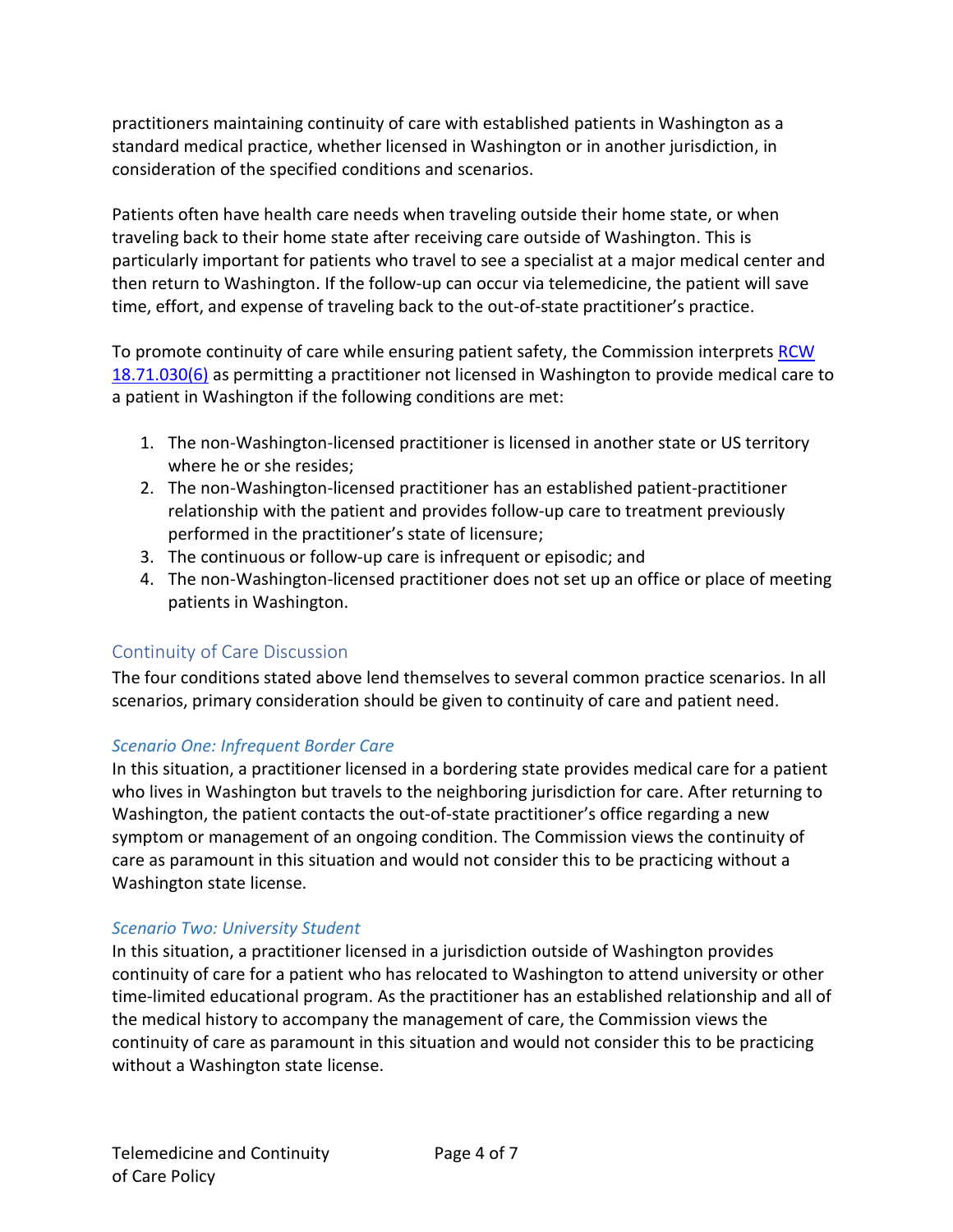The treating practitioner should give specific consideration to the complexity of treatment required by the patient. If the patient has minimal treatment needs, such as annual physical exams and management of one or two medications, there is likely little cause for concern. At the other end of the spectrum of complexity, a patient with multiple chronic conditions or extensive acute mental health management needs would likely be better served by establishing a local practitioner relationship in cooperation with the practitioner in the home jurisdiction.

### *Scenario Three: Interventional Care Settings*

Many Washington hospitals offer bundled care for certain interventions with the majority of recovery occurring in the patient's home. Unless there is close coordination with the primary care practitioner in the home jurisdiction, the practitioners involved in the care intervention are best positioned to provide continuity of care related to the medical event. In situations where a practitioner not licensed in Washington is providing follow-up care to the Washington patient specific to the intervention for which they were involved, the Commission views the continuity of care as paramount in this situation and would not consider this to be practicing without a Washington state license. Should complications from the intervention or other acute or emergent conditions be discovered, the practitioner should refer the patient to the local primary care practitioner or emergency services as appropriate.

# **Peer**-**to**-**Peer Consultations**

Telemedicine technologies are making peer-to-peer consultations a common part of medical practice. This is particularly important for patients in rural or underserved areas who would not normally have access to specialists at major academic medical centers.

One example of this is the University of Washington's Telehealth program, which provides telehealth services, particularly in rural and underserved areas. Across the WWAMI region, 2300 UW School of Medicine faculty and 4600 clinical faculty are available for consultations using telemedicine technology, including teleconferencing, in-home monitoring, and digital store-and-forward of data, images and videos. UW Medicine Telehealth offers the full range of healthcare diagnostics and treatment, from routine urgent care to care as complex as organ transplantation.<sup>7</sup>

The Commission fully supports innovative models of healthcare delivery and encourages Washington practitioners to use telemedicine technology to make high quality healthcare accessible to their patients. To strike the appropriate balance between enhancing access to high quality care and protecting the public, the Commission interprets [RCW 18.71.030\(6\)](http://app.leg.wa.gov/rcw/default.aspx?cite=18.71.030) to permit a Washington-licensed practitioner who is treating a patient in Washington to consult with a non-Washington licensed physician using telemedicine provided that the following conditions are met:

- 1. The out-of-state physician is licensed in another state or United States Territory where he or she resides;
- 2. The consultation is infrequent or episodic;

 $\overline{a}$ <sup>7</sup> <http://www.uwmedicine.org/referrals/telehealth-services>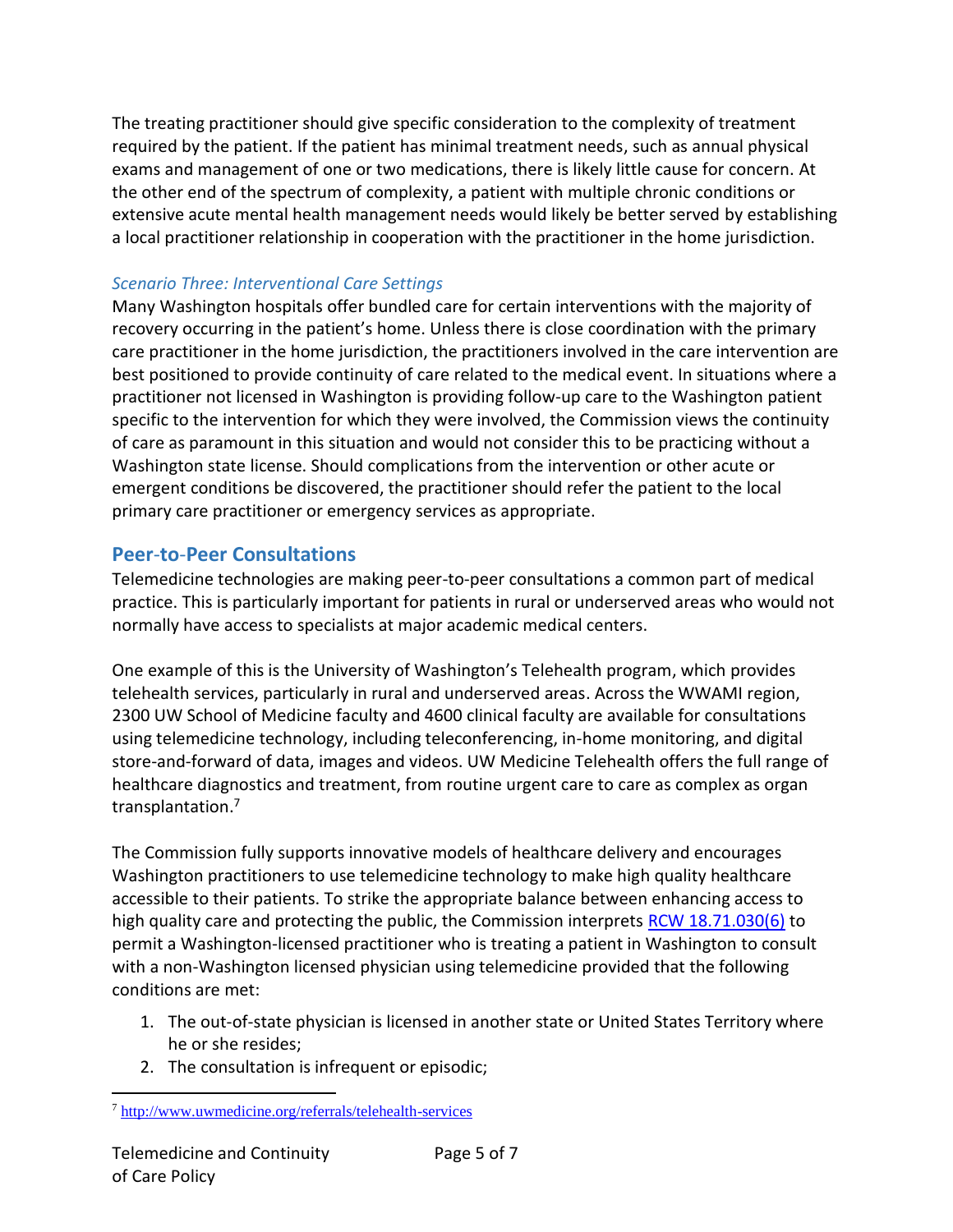- 3. The Washington-licensed practitioner remains professionally responsible for the primary diagnosis and any testing or treatment provided to the Washington patient; and
- 4. The non-Washington-licensed physician does not set up an office or place of meeting patients, physical or virtual, in Washington.

The Commission does not interpret [RCW 18.71.030\(6\)](http://app.leg.wa.gov/rcw/default.aspx?cite=18.71.030) to permit a practitioner not licensed in Washington to analyze a specimen or read an image and then report findings back to the Washington practitioner. The Commission does not consider this a peer-to-peer consultation but instead a normal specialty consult or over-read situation.

# **Mobile Medical Technology**

Mobile medical technologies provide innovative ways to improve health delivery by allowing patients and health care practitioners access to useful information when and where they need it. The Federal Food and Drug Administration (FDA) regulates the safety and efficacy of medical devices, including mobile medical applications (apps) that meet the definition of "device" under the FDA Act, particularly apps that pose a higher risk if they do not work as intended.

The Commission has no jurisdiction over mobile medical apps, peripherals or other devices and will refer complaints to the FDA or other appropriate agency.  $8$  The Commission advises practitioners who use or rely upon such technology to ensure the technology has received FDAapproval and is in compliance with applicable federal law. Additionally, those apps used by a practitioner or patient that do not have the data to support their claims may be investigated by the consumer protection division of the Federal Trade Commission (FTC)<sup>9</sup>. If the Commission receives complaints about such apps or devices that are deemed outside its jurisdiction, the Commission will forward the complaint to the FDA or the FTC as appropriate.

# **Discipline**

 $\overline{a}$ 

The Commission may investigate and take disciplinary action against a practitioner, whether licensed in Washington or not, who treats a resident of Washington via telemedicine and fails to meet the required standard of care. The Commission may also investigate and take disciplinary action against a practitioner or who does not meet the conditions for consultations or continuity of care. [RCW 18.71.230](http://app.leg.wa.gov/rcw/default.aspx?cite=18.71.230) permits the Commission to discipline physicians practicing in Washington under certain exemptions in [RCW 18.71.030.](http://app.leg.wa.gov/rcw/default.aspx?cite=18.71.030) An out-of-state practitioner is also subject to action by the Department of Health for the unlicensed practice of a profession under RCW [18.130.190.](http://app.leg.wa.gov/RCW/default.aspx?cite=18.130.190)

<sup>9</sup> <https://www.ftccomplaintassistant.gov/#crnt&panel1-1>

 $8$  For more information on the FDA's regulation of mobile medical apps, see

<https://www.fda.gov/MedicalDevices/DigitalHealth/MobileMedicalApplications/ucm255978.htm> . The Federal Trade Commission protects consumers from anticompetitive, deceptive or unfair business practices, including false or misleading claims about the safety or performance of a mobile medical app. [https://www.ftc.gov/tips](https://www.ftc.gov/tips-advice/business-center/guidance/mobile-health-apps-interactive-tool)[advice/business-center/guidance/mobile-health-apps-interactive-tool.](https://www.ftc.gov/tips-advice/business-center/guidance/mobile-health-apps-interactive-tool) The Office for Civil Rights within the US Department of Health and Human Services enforces the HIPAA rules, which protect the privacy and security of certain health information. <https://www.hhs.gov/hipaa/index.html>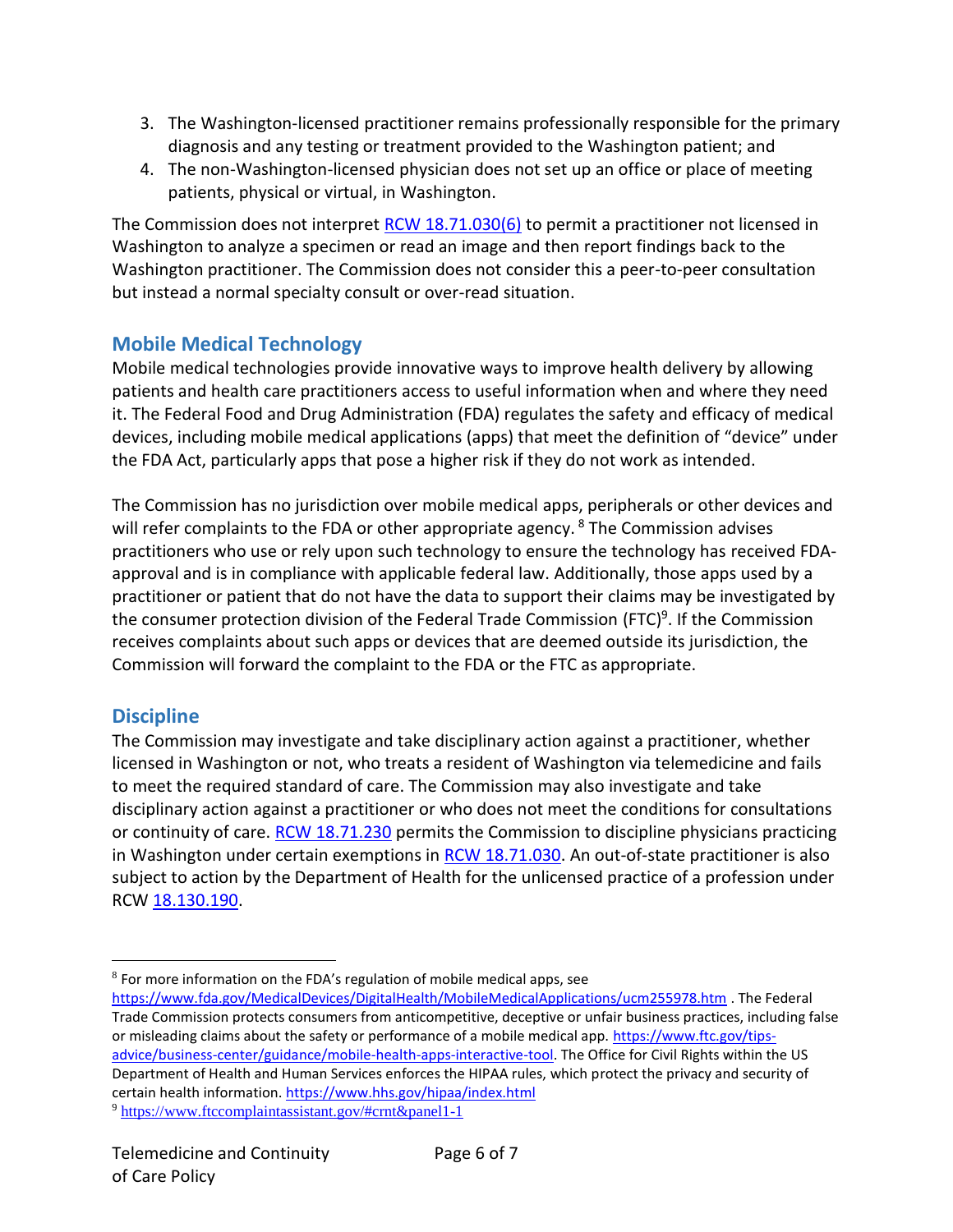The Commission reaffirms its position that establishing a telemedicine presence accessible to Washington patients through a website or other access portal is not exempt from Washington licensure, unless used in conjunction with the parameters in this policy.

# **Conclusion**

The Commission supports the use of telemedicine to facilitate continuity of care. The Commission interprets Washington law to permit, under certain circumstances, a non-Washington-licensed practitioner to provide follow-up care to an established patient in Washington. The Commission also interprets current law to allow a Washington-licensed practitioner to use telemedicine to consult with non-Washington-licensed practitioners in other states. This policy statement is consistent with current law, and strikes the appropriate balance between enhancing access to care and ensuring patient safety.

The Commission encourages regulators from all healthcare disciplines of the WWAMI region and other states, to adopt a similar policy, to facilitate and promoting continuity of care. This policy statement simply acknowledges historical norms of medical practice that are being facilitated by technological means.

To the extent that this policy statement could be interpreted to conflict with the Commission's Guidelines for the Appropriate Use of Telemedicine [\(MD2014-03\)](https://www.doh.wa.gov/Portals/1/Documents/3000/MD2014-03TelemedicineGuideline_approved10-3-14.pdf), this Policy Statement takes precedence.